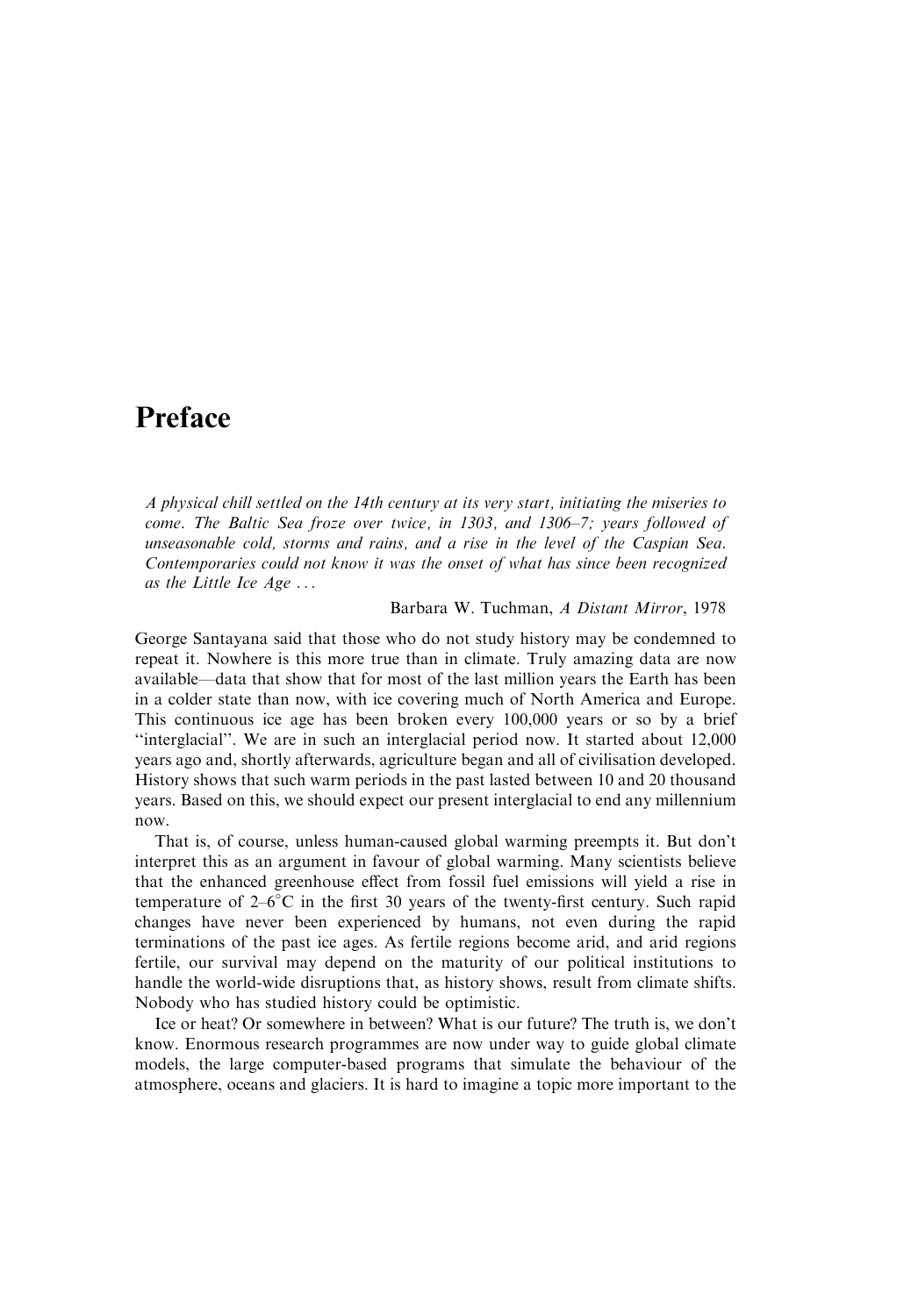#### xii Preface

economy of the world. But the models are only as good as the information we base them on. Much of the best information is in the paleoclimate records of the past million years.

Fortunately, we are blessed with truly superb data. The history of climate has been preserved in ice, rock and in layers of sediment on the sea floor. In the last quarter of the twentieth century, these amazing records have been collected at great expense. The enormous Deep Sea Drilling Project, and its successor Ocean Drilling Program, have brought back thousands of cores of sediment from around the world, with data going back millions of years. The glaciers of Greenland and Antartica have been penetrated, as have mountain glaciers near the equator, and have given us truly detailed information on the last few hundred thousand years. Analysis of sedimentary rock shows not only the most recent ice ages, but patterns of glaciation that took place hundreds of millions of years ago.

In the 1970s and 1980s, scientists attempting to understand the phenomena of the ice ages reached a tentative conclusion: the driving mechanism for the cycles of glaciation was fundamentally understood. The key force, according to the theory, was insolation, the average amount of sunlight hitting the Earth. James Croll had proposed this idea in the 1860s, and Milutin Milankovitch had modified and extended it in the early and mid 1900s. He proposed that the insolation in the northern hemisphere, with its predominance of the land mass, was dominant. The theory did not account for all the details of the data, but was believed to explain the fundamental behaviour. It appeared to be time to accept the theory and use it as a framework for future analysis.

Now, at the beginning of the twenty-first century, it is a good time to take a new look at the subject. The enormity of new and excellent data has clarified many of the questions, if not the answers. Let us reexamine the data of the glacial cycles without prejudice—or, if that is impossible, at least minimum prejudice. The Croll/ Milankovitch theory has had remarkable success, but it also has remarkable problems. Can there be phenomena other than insolation that play central roles in climate? What are they? The key to understanding present climate may, indeed, lie in history.

The data are full of tantalising clues. If only we were smart enough, the complete mathematical theory of climate would be evident to us all. The goal of this book is to present the relevant techniques for analysing the data, and maybe to inspire the reader to help untangle the mystery. But there are also many established "facts" that mislead us. Mark Twain was once reputed to have said, "The trouble with most folks isn't so much their ignorance—it's knowing so many things that ain't so" (... including the authorship of this aphorism. It wasn't Mark Twain, but Josh Billings, another nineteenth century humorist.). Indeed, the published paleoclimate record is full of misinformation and error, and just one misleading or incorrect clue can derail an entire investigation. It is hard to solve a jigsaw puzzle when some pieces have previously been forced into wrong locations. The scientist must be adept at recognising false analyses and premature conclusions. More than most, this book will draw attention to the kinds of mistakes that permeate the field.

There is a problem. Many of the key breakthroughs in our understanding of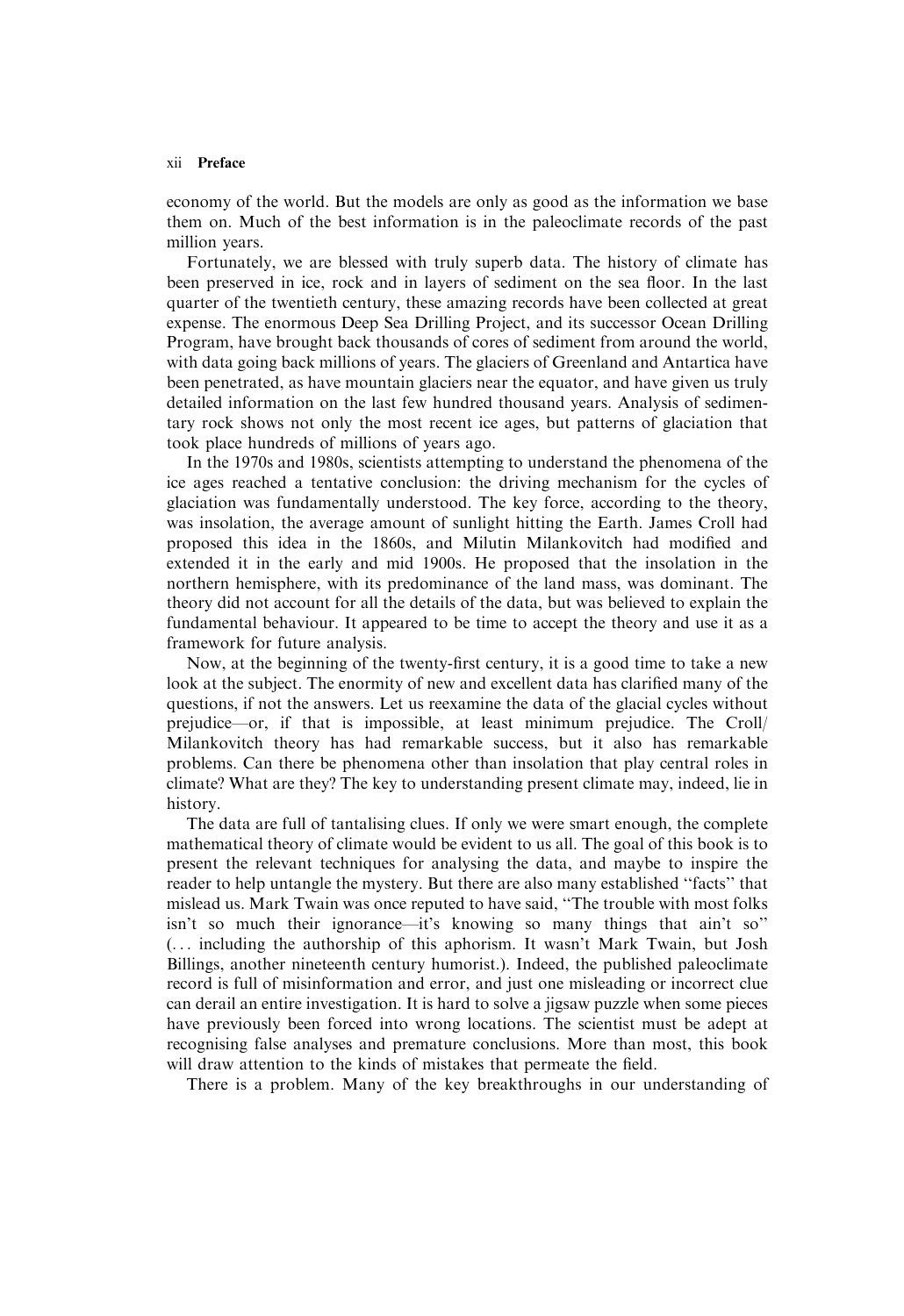climate depend on certain arcane areas of mathematics and physics that are difficult to master. These include solar system perturbation theory and spectral analysis. Not only are most geologists and climate scientists unfamiliar with these fields, but so are most physicists and mathematicians. Spectral analysis is particularly important, since it has played a key role in the elucidation of mechanisms. But it is full of traps and potential biases. There is a bad history of otherwise good scientists reporting cycles that later were shown not to be present, ranging from non-existent pulsars to claimed phenomena linked to the sunspot cycle. The whole field of finding and identifying cycles in geophysical data has a mixed reputation.

It is easy to do a Fourier transform, but trickier to know what to make of the results. There are numerous excellent books on spectral analysis, including Spectral Analysis for Physical Applications, (Percival and Walden, 1993) or Spectral Analysis and Time Series (Priestley, 1981). But most of these are books that assume a love of mathematics and prior expertise in statistics; they can be very difficult for the beginner. At the other extreme, there are books that emphasise practical approaches with minimum theoretical background. One of the best of these is *Numerical Recipes* (Press et al., 1993). But these books are too general to give details relevant to paleoclimate, and they are often misleading since the spectra available in paleoclimate are sufficiently unusual that they benefit from specialised methods. Our tone will be kept closer to that of *Numerical Recipes* than to Percival and Walden or Priestley. We will emphasise those techniques that are most applicable to paleoclimate data, but skip most of the proofs.

There are many important issues in the spectral analysis of paleoclimate that have not received direct treatment in the classic texts. Primary among these is the uncertainty in the time scale—not a problem for typical physics or engineering data. The paleoclimate signal is often measured vs. depth, but all the theories address the signal vs. time. To translate from depth to time requires assumptions that can have significant effects on the interpretation of the data. Another issue that is barely mentioned, if at all, in many standard texts is analysis of spectral shape. Rules, such as the Cramer-Rao limit, are designed to describe the regions when unbiased measurements are possible. But what can you do when the limit is not satisfied? Do you ignore the information contained in the spectral shape, or do you live with the bias and pull out useful information? Another topic frequently absent in the standard discussions of climate is the value of Monte Carlo simulations. This method has proved to be the most useful technique ever devised for understanding complex experiments in physics, and yet it has been little used in paleoclimate.

The study of the ice ages is remarkably interdisciplinary. To be an expert in this field, a scientist must have a comprehensive knowledge of geology, physics, glaciology, oceanography, atmospheric science, celestial mechanics, solar system astrophysics, cosmic rays, solar physics, interplanetary dust, climate modelling, spectral analysis and statistics. As a consequence, there are no real experts. Moreover, the subject matter is too diverse to allow a comprehensive treatment of the subject in any one text. This book, therefore, attempts to cover those aspects of the ice age that are critical in trying to deduce the origin of these climate events. A key issue is understanding how orbital changes of the earth relate to past climate.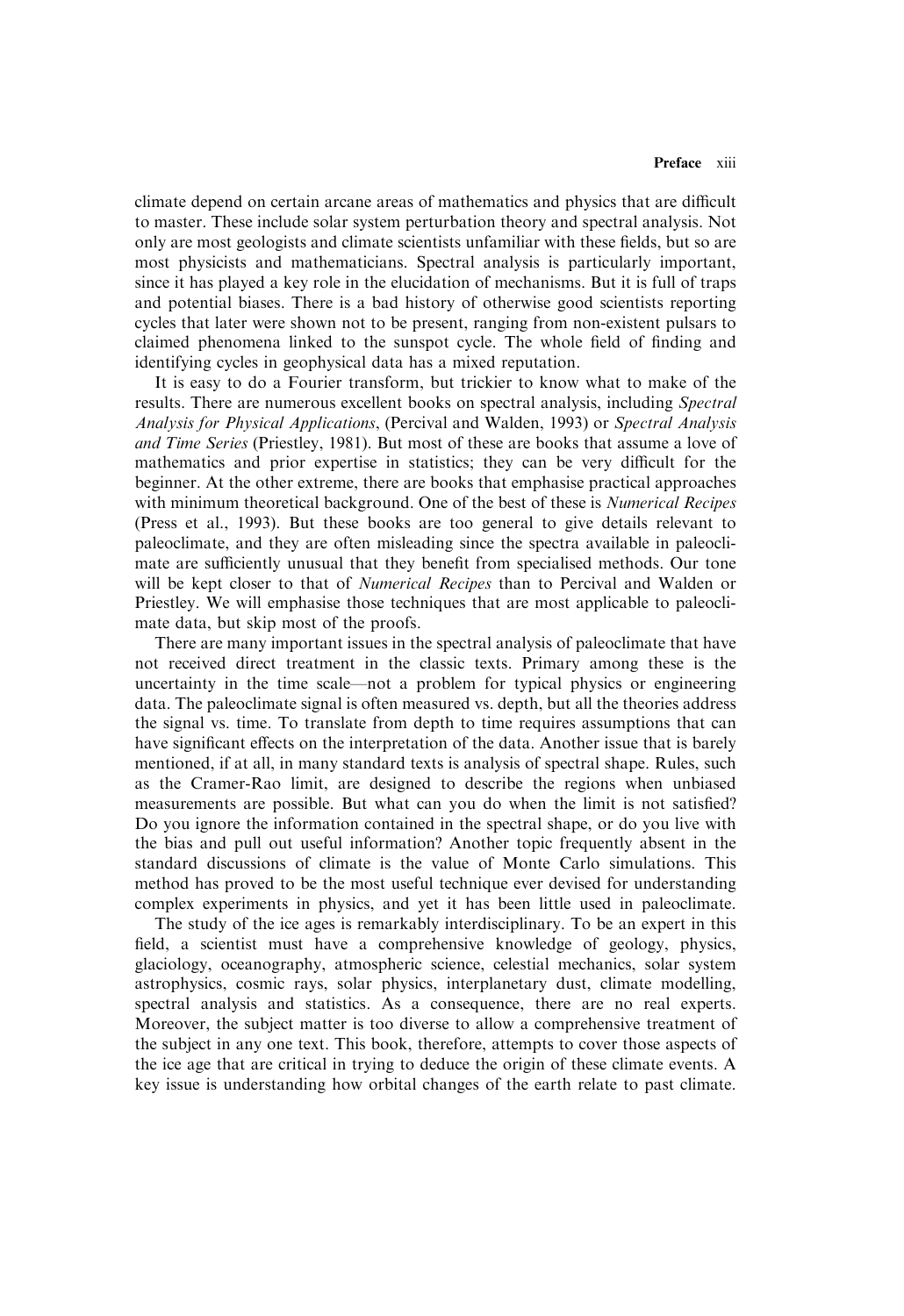#### xiv Preface

Our emphasis will be on the information that we can glean from spectral analysis, and not on understanding the interplay of the oceans and atmosphere that turn a celestial force into a climate variation.

In fact, the evidence for the role of astronomy comes almost exclusively from spectral analysis. The seminal paper was published in 1976, titled, "Variations of the earth's orbit: pacemaker of the ice ages" (Hays et al., 1976). Their conclusions depended on spectral analysis, and yet spectral analysis is a discipline that makes many scientists uncomfortable. The strange result is the appearance of excellent books on paleoclimate, such as the recent (1999) book by Raymond Bradley, which are used as the basis for courses on paleoclimate—and yet spectral methods are not discussed at all in the text. The term "spectral analysis" is not listed in the index.

We will not try to cover the wealth of data that Bradley's book covers. Nor will we attempt to survey oceanography or its methods; for that see a text such as The Sea Floor (Seibold and Berger, 1996). Our emphasis instead will be to try to fill the gap, to try to give a working approach to the use of spectral analysis in paleoclimate data. Although we will touch on other climate indicators, our emphasis will be on oxygen isotopes, since those appear to give the most direct indication of the phenomenon known as the ice ages.

We believe that the current paradigms in climate theory owe too much to historical accident. Some features in early data that seemed to point the way to a theoretical understanding were not verified when subsequent higher-quality data became available. One example of this is the 19 kyr peak observed in the 1976 Pacemaker article. In subsequent oxygen isotope measurements, it has been very weak and, in many cases, completely absent. We will argue that its presence in the Pacemaker paper may have been no more than a statistical fluctuation.

As the century turns over, the authors of this book are known for taking an iconoclastic view of much climate research. We have proposed that the 100 kyr cycle of the ice ages is driven by orbital inclination, and not by eccentricity, the prevailing paradigm. The purpose of this book is not to present our viewpoint-although it certainly will creep through at various places, and will appear in more strength in Chapter 7—but we hope it will prove useful even to those who completely disagree with this theory. Our goal is to present the methods of analysis so that they can be used by anybody, particularly by those who have little prior experience in the spectral analysis of paleoclimate data.

If Sherlock Holmes were around today, and if he had an interest in science (according to Arthur Conan Doyle, he did not), would the wealth of clues we have available now point him clearly to the answer? Would he say, "It's elementary, Dr Watson," as he often did in the movie (but not the book) versions of his work? We don't know. But we think it is time to look at the data again, with open minds, as if for the first time.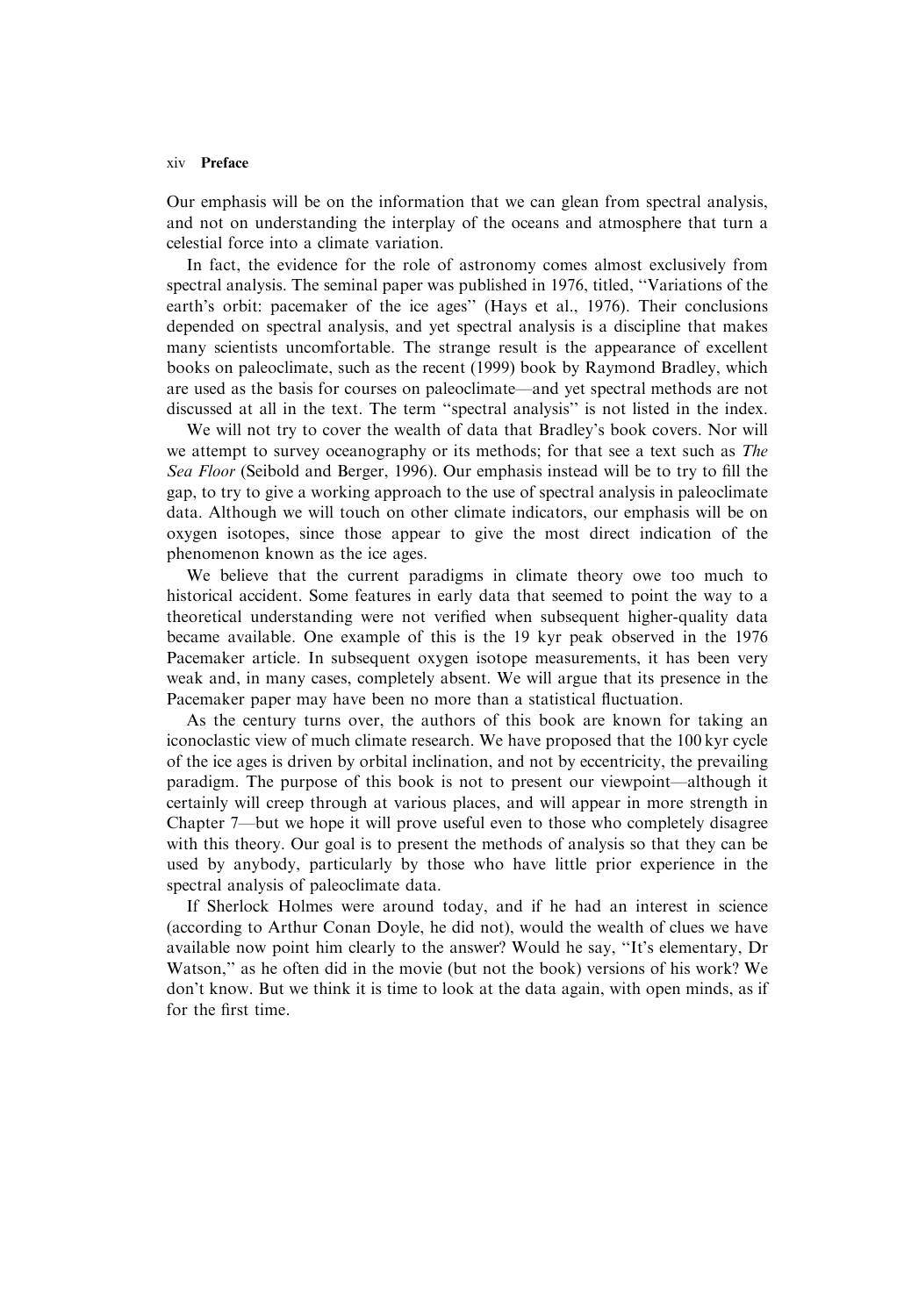### **Foreword**

This is an interdisciplinary book, lying at the intersection of geology and paleoclimatology with physics, mathematics and astronomy. Great advances in science often come from interdisciplinary frontiers, but this work is difficult because it requires that specialists in one field learned the concepts, accumulated knowledge and ways of thinking of a different speciality. The study of the climate of the glacial Earth over the last couple of million years is one of the most active interdisciplinary frontiers of the present time, with discoveries and data pouring forth. Yet the significance of these discoveries is not always clear, particularly their implications for global climate change in the near future.

In order for the implications of paleoclimatology to be clearly understood, the emerging data must be carefully analysed with sophisticated mathematical techniques, properly applied, and interpreted in terms of the underlying physics and the astronomical driving forces. This requires that geologists and paleoclimatologists have or acquire an understanding of these very different but relevant fields of science. In this book, Richard Muller and Gordon MacDonald set out to provide the understanding of mathematics and solar-system astronomy that paleoclimatologists must have.

In a widely held if rather unsophisticated view, the sciences should be arranged in a hierarchical order of merit, depending on the degree to which their subject matter can be treated mathematically. However, it is more useful to see the sciences as occupying a spectrum, with the simple but quantitative at one end and the complex but qualitative at the other. The difference results from the nature of the subject matter, not the merit of the approach. Rigorous mathematical treatment is possible only in the absence of historical complications. In a physics experiment, it makes no different what the electron of interest was doing the day before yesterday; it always behaves as an electron should. At the other extreme, in sociology, history is almost everything; people behave in complex ways conditioned by millions of years of contingent, unpredictable and unrepeatable events.

By dealing with individual particles, idealised objects and experiments sensitive to a single variable, physicists have come to the extraordinary realisation that Nature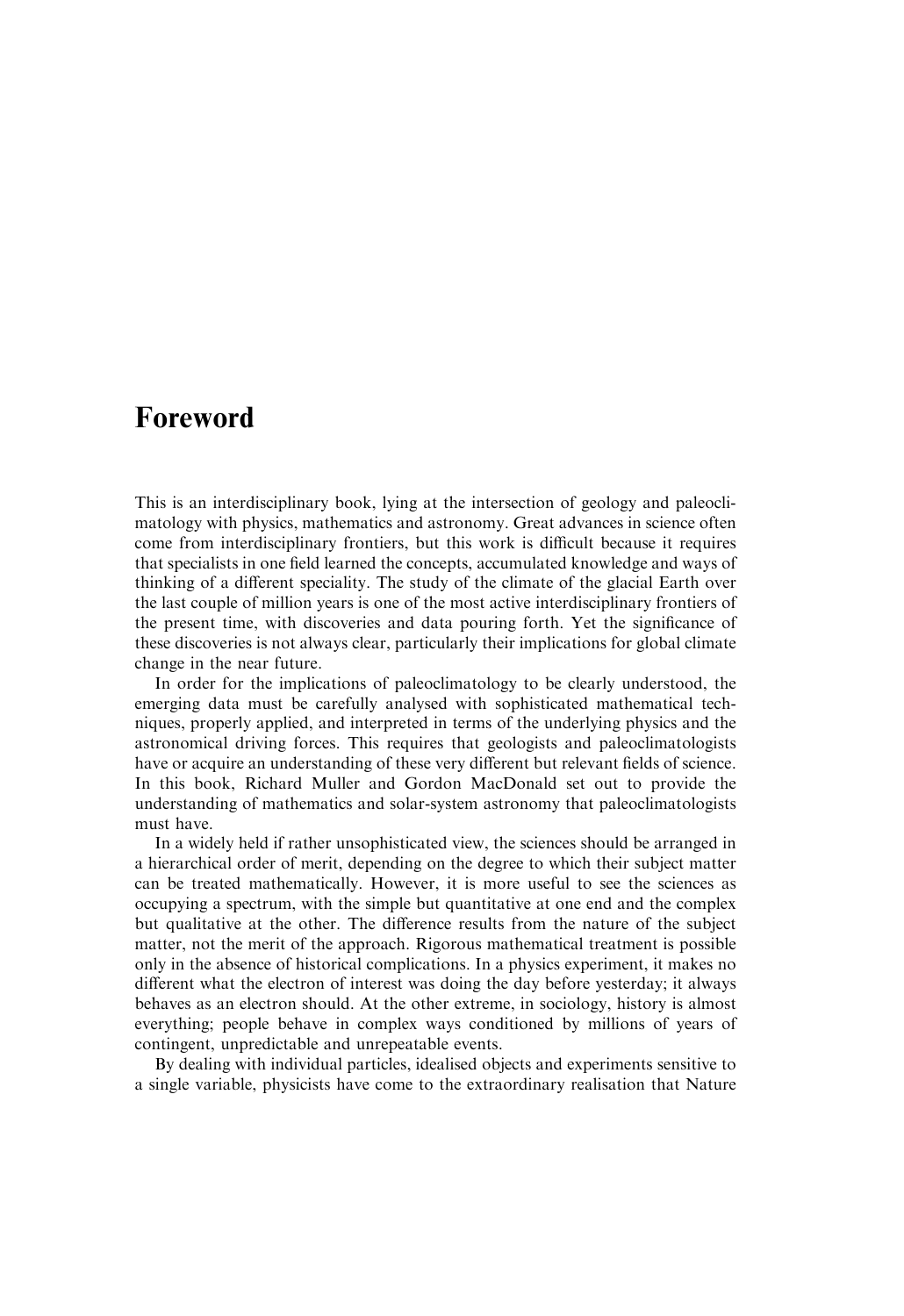#### xvi Foreword

behaves according to mathematical laws of the most exquisite elegance. Are we seeing deep into the very heart of Nature? Or is mathematics simply the best tool we have so far for approximating a still more subtle and sophisticated reality?

Scientists long believed that the physical laws of Nature controlled everything in the Universe so completely that the future is predetermined and free will is an illusion. This concept has been overturned in the last decade or so by the emerging understanding of chaos, complexity and non-linear dynamics. It is appropriate that this new development began in ecology, a discipline well along towards the complex, qualitative, historical end of the spectrum.

Midway along the spectrum is a group of disciplines, with no unifying name, but sharing the characteristic that their subject matter has been shaped by history, but not to the extent that rigorous mathematical treatment is impossible. Geology, geophysics, geochemistry, astronomy, astrophysics and cosmology thus bridge the gap which makes it almost impossible for a psychologist and a physicist to have a fruitful conversation.

This book falls squarely in this bridging area of the sciences. Muller and MacDonald may be a uniquely qualified team for this effort. MacDonald is the coauthor (with Walter Munk) of the classic book The Rotation of the Earth, A Geophysical Discussion. He has been the editor of the Journal of Atmospheric Sciences, the Journal of Geophysical Research, and Science. Muller is a physicist whose interests have always extended into the study of the Earth and the heavens. This is shown by some of his major contributions—the discovery of the motion of the Solar System relative to the cosmic background radiation, the invention of accelerator mass spectrometry now routinely used in radiocarbon dating, the investigation of comet showers and periodicity in mass extinctions, and the recent determination of the history of cosmic bombardment by dating lunar impact-glass spherules. Each of these contributions clarifies some aspect of the history of Earth or the cosmos.

What kind of history has that been? Has history been characterised primarily by unidirectional trends, or mostly by repetitive oscillations? Most geologists and astronomers would agree that both are involved.

It may be more useful to add a third category, and see the history of the Earth as made up of sudden events, slow trends and cycles. In astronomy and cosmology we seen events such as the Big Bang and supernovas, trends like the cosmic expansion and the progressive conversion of light elements into heavier ones by fusion, and cydles like the rotation of galaxies and solar systems and the cycling of material through exploding and condensing stars. In geology, events include impacts, volcanic episodes, and jumps in plate configuration; trends include the extraction of crustal material from the mantle and the gradual production of an oxygen-rich atmosphere by photosynthesis; and cycles range from the daily rotation of the Earth to the repeated opening and closing of the Atlantic Ocean on a 500 million-year time scale.

How can these features of history be quantified? Events like impacts and volcanic eruptions can be characterised by the statistics of recurrent intervals and magnitudes, and their physics is best understood in mathematical terms. Trends lend themselves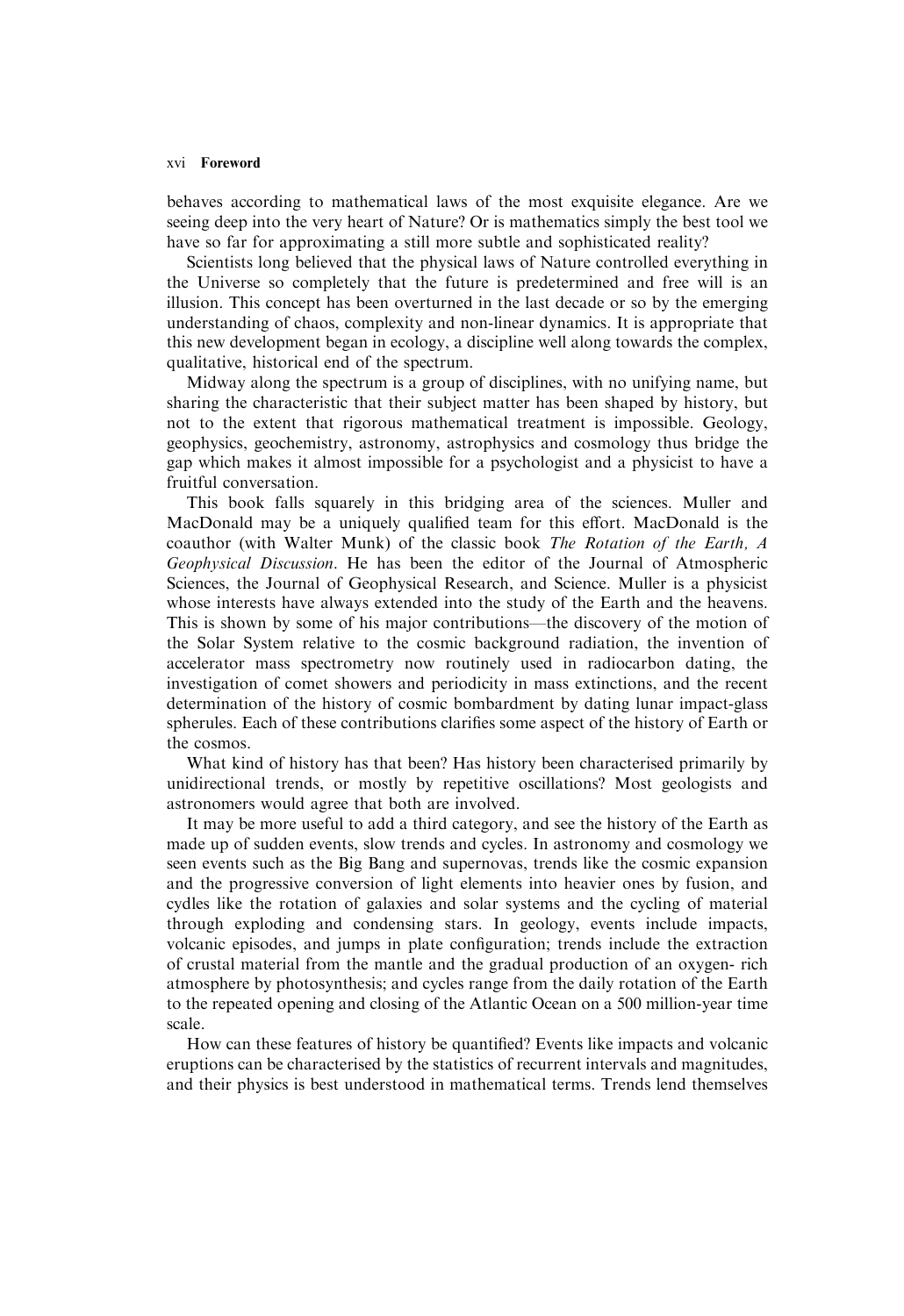to the techniques of the calculus of rates. Cycles are, of course, best studied by the mathematical techniques of time-series analysis, going back to Fourier. The paleoclimatological literature is thus full of spectral plots, showing the importance of time cycles of different lengths observed in paleoclimate proxy data. The widely accepted Croll-Milankovitch theory that fluctuating climate conditions during the Quaternary glaciation have been driven by astronomical cycles is based entirely on time-series analysis of paleoclimatic and orbital data.

And yet, time-series analysis is subtle and full of traps. Considerable mathematical sophistication is required in order to apply it without reaching incorrect conclusions. This new book is exactly what is needed in paleoclimatology for the interpretations of data on ancient climates to be really valid. Combining a theoretical presentation of the techniques with practical instructions and many useful Matlab recipes, and augmented with a new hypothesis for an astronomical climate driver, the book should be of the greatest use to practising geologists and paleoclimatologists.

Walter Alvarez

Professor of Geology and Geophysics, University of California, Berkeley May 2000